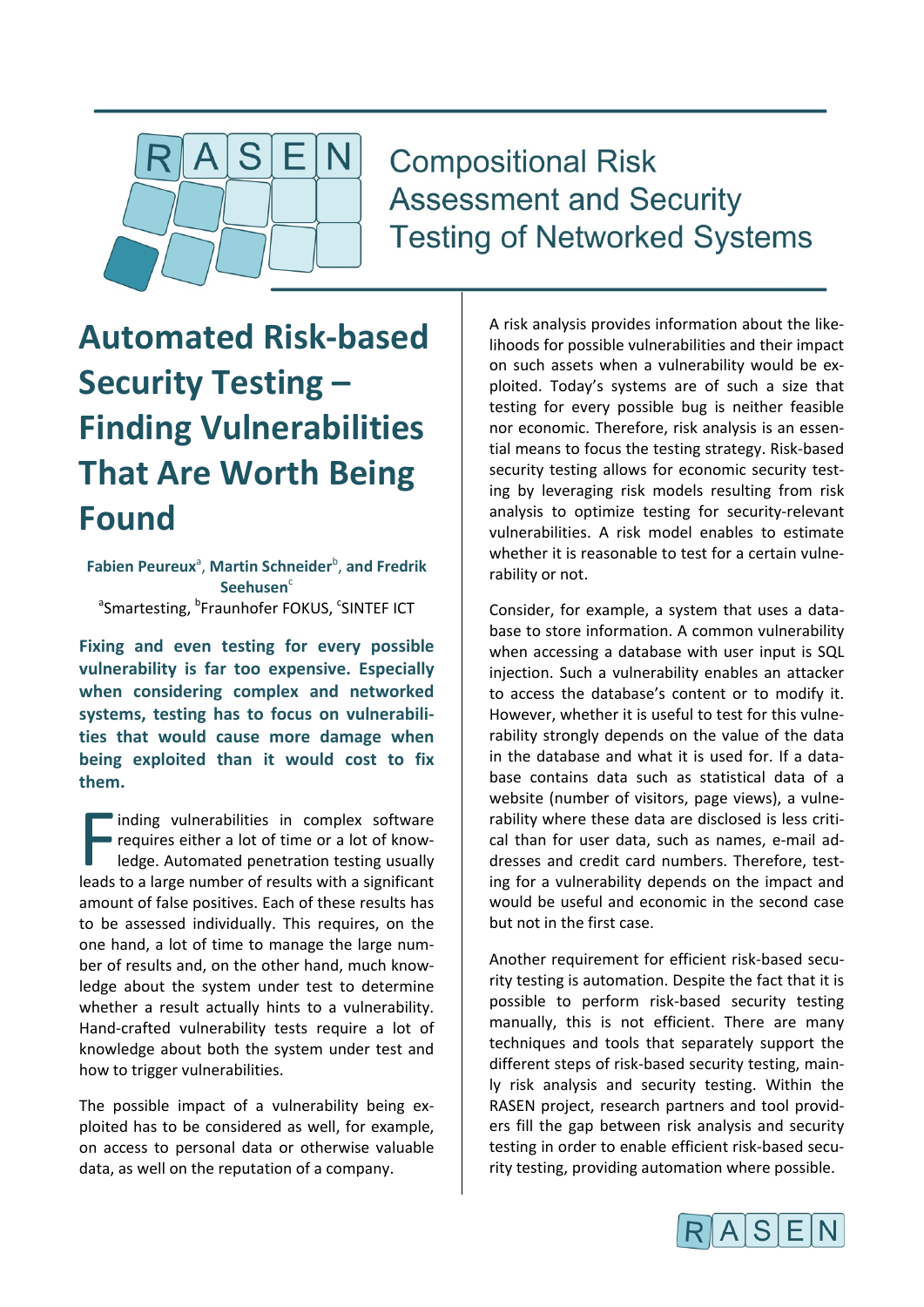

using the *CORAS* method that identifies threat scenarios (R1, R2, R3) and potential vulnerabilities (V1, V2). The risk model is then used for the identification and prioritization of appropriate security test patterns. Based on the security test patterns, actual test cases are generated by combining information from the risk model, security test patterns, a system model and test generation techniques. The latter are test purposes generated from Smartesting *CertifyIt* and fuzzing techniques from Fraunhofer FOKUS's fuzzing library *Fuzzino*. In the last step, test scripts are generated, compiled and executed against the system under test.

Example: A test manager has been assigned to introduce a cost-efficient process of security testing. So far, risk analysis has been performed implicitly and security testing is done manually−no explicit risk analysis is performed. Testers design test cases based on their experiences and on different knowledge levels. Hence, test cases, results and revealed vulnerabilities heavily depend on the test designer that performed security testing. In order to reduce the cost for security test design, he decided to use a test tool for security testing that automatically generates security test cases. This dramatically improves time for generating test cases. However, there is actually no tool that actually guides the test generation process based on the analyzed risks.

## **The RASEN Approach**

The testing approach, developed and promoted by the RASEN project for deriving test cases from risk assessment results, aims to make interrelated and synergetic risk management activity and security testing. To achieve this, the RASEN approach integrates the tools of the project partners: *CORAS*<sup>1</sup>

from SINTEF (to address risk assessment), *CertifyIt*<sup>2</sup> from Smartesting (to perform risk and modelbased test generation) and *Fuzzino*<sup>3</sup> from Fraunhofer FOKUS (to apply data and behavioral fuzzing techniques). This approach is depicted in Figure 1.

# **Identification and prioritization from risk assessment**

The process starts on the left with the risk model as a result from the risk assessment. Risk may be defined as the combination of the impact of the severity (consequence) and the likelihood (probability) of a given hazardous vulnerability. Especially for complex systems, there are not sufficient resources to test all vulnerabilities and threat scenarios identified during risk analysis. Hence, a *CORAS* risk model (in relation with associated generic security test pattern and vulnerability catalogues) enables to select security test purposes and to prioritize them regarding risk estimation. *CORAS* is a model-driven method for risk analysis featuring a tool-supported modeling language specially designed to model threat scenarios.

<sup>&</sup>lt;sup>3</sup> Fraunhofer FOKUS: FuzzinglibraryFuzzinoonGithub https://github.com/fraunhoferfokus/Fuzzino



 $\frac{1}{1}$ <sup>1</sup>M.S. Lund, B. Solhaug, and K.Stølen. Model-Driven Risk Analysis: The CORAS Approach. Springer (2011).http://coras.sourceforge.net/

 $\frac{1}{2}$  $2$ E. Bernard, F. Bouquet, A. Charbonnier, B. Legeard, F. Peureux, M. Utting, and E. Torreborre. Model-based testing from UML models. Int. Workshop on Model-based Testing, LNCS, vol. 94. pages 223–230. Dresden, Germany (Oct. 2006) http://www.smartesting.com/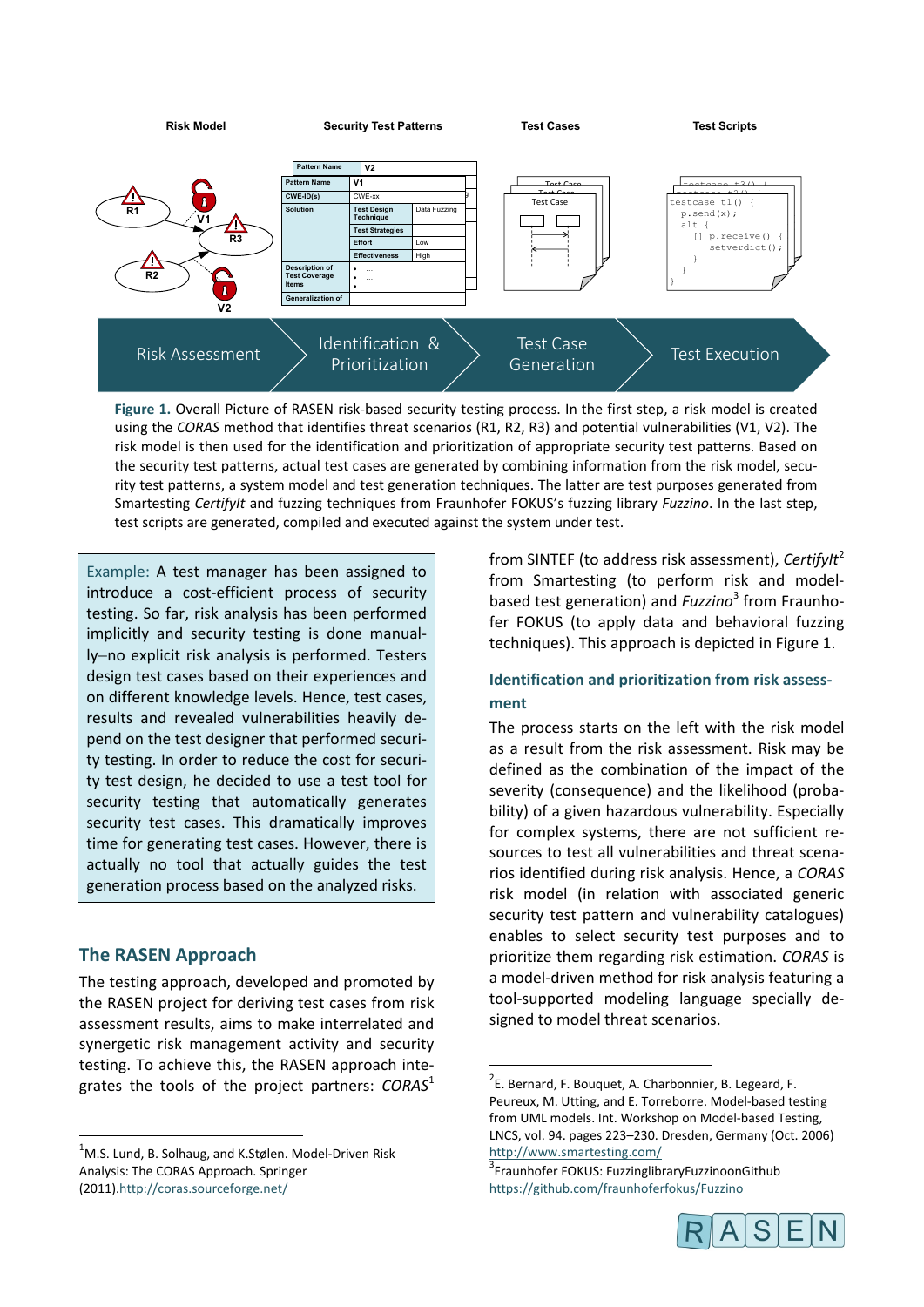Each identified threat scenario, corresponding to a specific vulnerability, is linked to a dedicated security test pattern. Security test patterns express the testing procedures of recurring problems in security testing and thus allow the identification of the corresponding threat in a Web application. For risk-based security testing issues, we have adapted its initial structure, provided within the ITEA2 DI-AMONDS $<sup>4</sup>$  project, especially by adding some fields</sup> targeting testing automation needs (data vector libraries, test metrics to complete test coverage criteria, …). This test pattern catalogue is currently being extended to address the Top 10 weaknesses of the Open Web Application Security Project.

**Identification and prioritization of risks allow focusing the testing on threat scenarios that would have the biggest impact on a system with respect to the likelihood that they will be exploited.**

#### **Deriving abstract test cases from security test patterns**

Security test patterns based on prioritized vulnerabilities from the *CORAS* risk model thus provide a starting point for security test case derivation by providing information how appropriate security test cases can be created from risk analysis results. Indeed the test generation tool *CertifyIt* proposes generic test purposes to formalize each targeted vulnerability imported from risk assessment.

**Test purposes drive the generation of abstract test cases based on security test patterns that form the starting point for security test cases.**

A test purpose is a high level or regular expression that formalizes a test objective (in terms of states to be reached, behaviors to be activated and operations to be called) to drive the automated test generation on the behavioral model of the application under test.

The behavioral model uses the UML notation to describe the application: class diagrams specify the static structure and define the points of control and observation, while state diagrams graphically describes its behavioral characteristics. Security test patterns employ test purposes to automatically generate abstract test sequences: each test purpose produces one or more test cases verifying (i) the test purpose specification and (ii) the behavioral model constraints. An abstract test case takes the form of a sequence of steps, where a step corresponds to an operation call representing either an action or an observation of the application under test. Such test case, depicted by a UML sequence diagram, also embeds the security test strategies (from security test patterns) that is next used to apply data and behavioral fuzzing strategies during test scripts generation and execution.

**Security test patterns are the missing link between risk analysis and security testing and pave the way for automated riskbased security testing.**

#### **Applying data and behavioral fuzzing techniques**

Applying data fuzzing on abstract test cases, using the fuzz test data generation *Fuzzino*, consists to produce *JUnit* executable test cases that do not differ in the messages exchanged with the application under test but only in the values for arguments of these messages. *Fuzzino* determines the fuzz test data to generate by evaluating the security test strategies applied to a message arguments, the type description of the message argument and possibly valid values if provided. Only a few arguments of these messages contain fuzz test data. If for each of the different fuzz test data to be used to stimulate the system under test, this would result in a large number of test cases that differ merely in these fuzz test data. Hence, all the test cases have much in common. This blows up the model that can be avoided by specifying the basic message sequence and where fuzz test data shall be inserted at test execution time by using security test strategies. Thus, the model is kept clean, and at test execution time this message sequence is submitted to the system under test. In each iteration, different fuzz test data is used for the message arguments marked to carry fuzz test data using security test strategies.



ــ<br>4  $11$ TEA2 European Project no. 09018 (2010-2013) DIAMONDS: Development and Industrial Application of Multi-Domain Security Testing Technologies http://www.itea2-diamonds.org